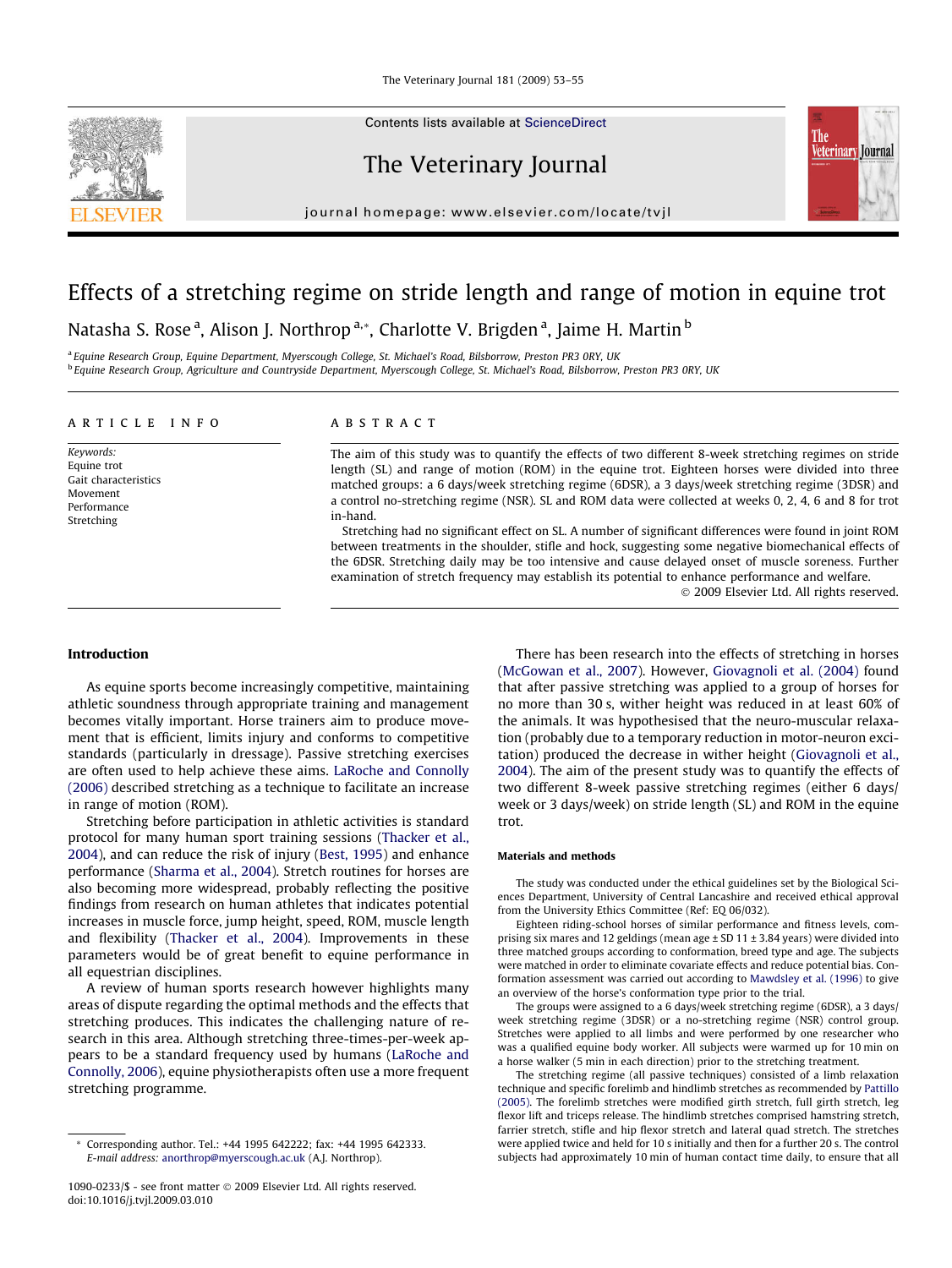<span id="page-1-0"></span>

Fig. 1. Anatomical marker positions (marked with a black dot).

groups had the same amount of human intervention; this consisted of brushing the body and picking up the hooves. All subjects were on a similar exercise and management routine and were stabled at the same location. One veterinarian examined all horses before the trial began to ensure physical soundness and general health.

Measurements of stride length (SL) and range of motion (ROM) in trot were obtained using video analysis prior to the treatment (week 0) and every 2 weeks during the 8-week treatment regime. The joints examined were the shoulder, elbow, carpus, fore fetlock, hip, stifle, hock and hind fetlock. An experienced researcher applied skin markers to the appropriate anatomical locations (Fig. 1) for measurement of these joints (following the method described in [Clayton and Schamhardt, 2001\)](#page-2-0).

Horses were videoed being trotted-up in-hand by the same experienced handler at a consistent speed for each horse. Speeds were calculated using computer software and analysed to ensure that there was no significant difference between groups. Video footage was recorded using a digital video camera (Sony DCV-TRV60E) recording at 50 Hz perpendicular to the trot-up line. SL and ROM were measured using Quintic two-dimensional motion analysis software (Quintic Consultancy Limited). Measurements were averaged from four repetitions. Video assessments were made of the horses trotting in-hand (rather than being ridden or on a treadmill) in order to assess the horses' natural gaits. Ambient temperature and individual horse behaviour were recorded as these factors may influence gait characteristics.

Prior to analysis, data were examined for normality using an Anderson–Darling test. Where appropriate, log transformations were applied. General linear models (GLM) and Minitab 14 were used to establish the effects of a stretching regime on SL and ROM. Covariates (week 0, horse and velocity) were added to the GLM to account for influences they may have. Where differences occurred between SL or ROM and stretching regime, a Bonferroni–Dunn post-hoc test was used to identify individual differences between treatments. Results were deemed significant where  $P < 0.05$ 

#### Results

Examination of stride length at the baseline (week 0) highlighted no significant differences ( $P = 0.555$ ) between the treatment groups. There were no recognisable or consistent changes in SL throughout the study associated with either stretch regime  $(P = 0.127)$ . ROM results varied according to the joint studied, with only the stifle, hock and shoulder demonstrating a significant response (Figs. 2a–c).

The stifle ROM in each treatment group followed a similar pattern of change over the experimental period but the overall ROM result for each group differed (Fig. 2a). The overall stifle ROM in the 6DSR group was significantly lower than in both the NSR and 3DSR groups  $(P = 0.004)$ .

The range of motion of the hock followed a similar pattern to the stifle joint (Fig. 2b). The individuals in the 6DSR group produced a significantly lower hock ROM than those in either the con-



Fig. 2a. Mean stifle range of motion (ROM) ( $\pm$ 1SE) in horses ( $n = 18$ ) measured at trot in-hand over 8 weeks of 6-days stretch regime (6DSR), 3-days stretch regime (3DSR) or no-stretch regime (NSR). Overall 6DSR results were significantly lower than 3DSR or NSR ( $P = 0.004$ ). Different letters denote differences between the overall stretching regimes at the  $P < 0.01$  level.



Fig. 2b. Mean hock range of motion (ROM) ( $\pm$ 1SE) in horses ( $n = 18$ ) measured at trot in-hand over 8 weeks of 6-days stretch regime (6DSR), 3-days stretch regime (3DSR) or no-stretch regime (NSR). Overall 6DSR results were significantly lower than 3DSR or NSR ( $P \le 0.0001$ ). Different letters denote differences between the overall stretching regimes at the  $P < 0.001$  level.



Fig. 2c. Mean log shoulder range of motion (ROM) ( $\pm$ 1SE) in horses ( $n = 18$ ) measured at trot in-hand over 8 weeks of 6-days stretch regime (6DSR), 3-days stretch regime (3DSR) or no-stretch regime (NSR). Overall 3DSR results were significantly higher than 6DSR or NSR ( $P \le 0.0001$ ). Different letters denote differences between the overall stretching regimes at the  $P < 0.001$  level.